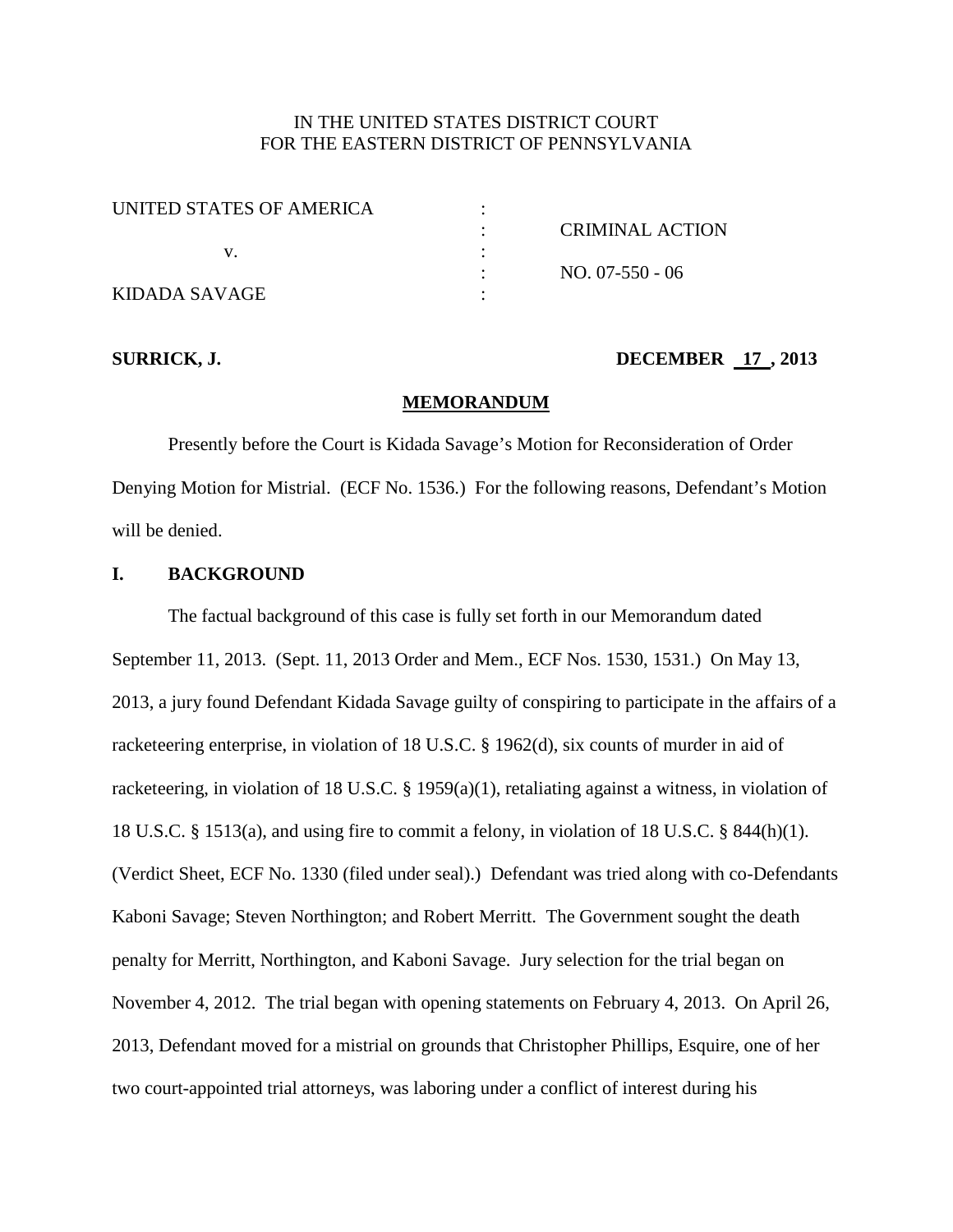representation of her. Phillips had previously been employed as an Assistant District Attorney in the City of Philadelphia. During his time as an Assistant District Attorney, he was briefly assigned for nine days to prosecute Anthony Mitchell for the murder of Kenneth Lassiter. Defendant's brother, Kaboni Savage, was also separately charged with the Lassiter murder. The two cases were ultimately consolidated for trial.<sup>[1](#page-1-0)</sup> The Lassiter murder was charged as a predicate act in the instant RICO conspiracy. In addition, Kaboni Savage was separately charged in Count 12 of the Fourth Superseding Indictment with the murder of Lassiter in aid of racketeering. The Government did not discover that Phillips was briefly assigned to prosecute the Lassiter murder in state court until months into the trial. Upon the discovery of Phillips's potential conflict of interest, the Government, on April 5, 2013, filed a Motion for a Hearing and Findings Regarding Mr. Chris Phillips's Prior Employment and His Current Representation of Defendant Kidada Savage. (Gov't's Mot., ECF No. 1220.) The Court appointed Lawrence J. Fox, Esquire as independent counsel to represent Defendant with respect to the issues raised in the Government's motion. (*See* ECF No. 1243.)

On April 26, 2013, Defendant filed a motion for mistrial. (Def.'s Mot. Mistrial, ECF No.  $1273$  $1273$  $1273$ .)<sup>2</sup> She alleged that the fact that Phillips had been assigned to the Mitchell prosecution created an unwaivable conflict of interest. Samuel C. Stretton, Esquire was appointed to represent Phillips with respect to the alleged conflict of interest. (*See* ECF No. 1285.) On May 30, 2013, Stretton filed a response to the motion for mistrial, together with a memorandum of law. (Phillips's Resp., ECF No. 1414.) Stretton filed a supplement to the response on June 3, 2013. (Phillips's Supp. Resp., ECF No. 1423.) On May 14, 2013, after fifty-five days of trial,

<span id="page-1-1"></span><span id="page-1-0"></span> $1$  The trial resulted in an acquittal when one of the Commonwealth's primary witnesses was murdered on the eve of trial. Phillips was not involved in that trial.

 $2^2$  The motion for mistrial was filed by Fox.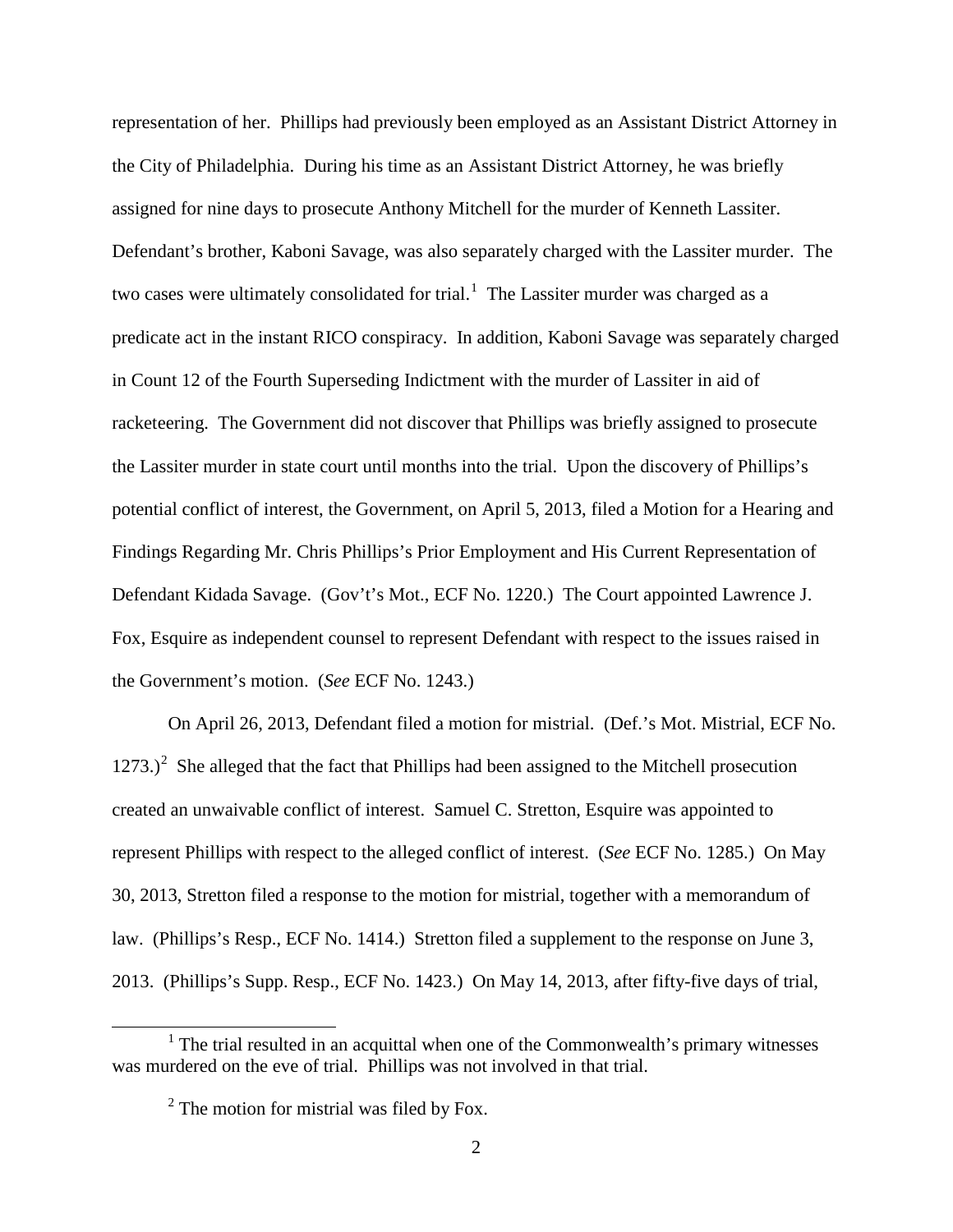the jury returned verdicts in the guilt phase. The penalty phases of the trial for Defendants Steven Northington and Kaboni Savage were completed on June 14, 2013.

On June 17, 2013, we held a hearing on issues raised in Kidada Savage's Motion for Mistrial. (*See* Min. Entry, ECF No. 1471; *see also* June 17, 2013 Hr'g Tr., ECF No. 1525.) Defendant and Phillips both testified at the hearing. Phillips testified that he had no recollection of his assignment to the Anthony Mitchell prosecution, and that he took no action to prepare the case for trial during the nine days that it was assigned to him. (June 17 Hr'g Tr. 18, 23, 25.) Phillips was a credible witness. On June 19, 2013, Defendant filed a supplemental brief in support of her motion for mistrial. (Def.'s Supp. Br., ECF No. 1486.) On September 10, 2013, the Government filed a supplemental memorandum in opposition to Defendant's motion for mistrial. (ECF No. 1528.) On September 11, 2013, we filed a Memorandum and Order granting the Government's motion and denying Defendant's motion for mistrial. (Sept. 11, 2013 Order and Mem.) We determined that Phillips's brief assignment to the Anthony Mitchell prosecution did not create a conflict of interest justifying a mistrial. (Sept. 11, 2013 Mem.) On September 24, 2013, Defendant filed this Motion for Reconsideration. (Def.'s Mot. and Br., ECF No. 1536.)

## **II. DISCUSSION**

#### **A. Legal Standard**

"[M]otions for reconsideration may be filed in criminal cases." *United States v. Fiorelli*, 337 F.3d 282, 286 (3d Cir. 2003). The Court may grant a motion for reconsideration if the moving party shows: "(1) an intervening change in the controlling law; (2) the availability of new evidence that was not available when the court [rendered its decision]; or (3) the need to correct a clear error of law or fact or to prevent manifest injustice." *Max's Seafood Cafe ex rel.*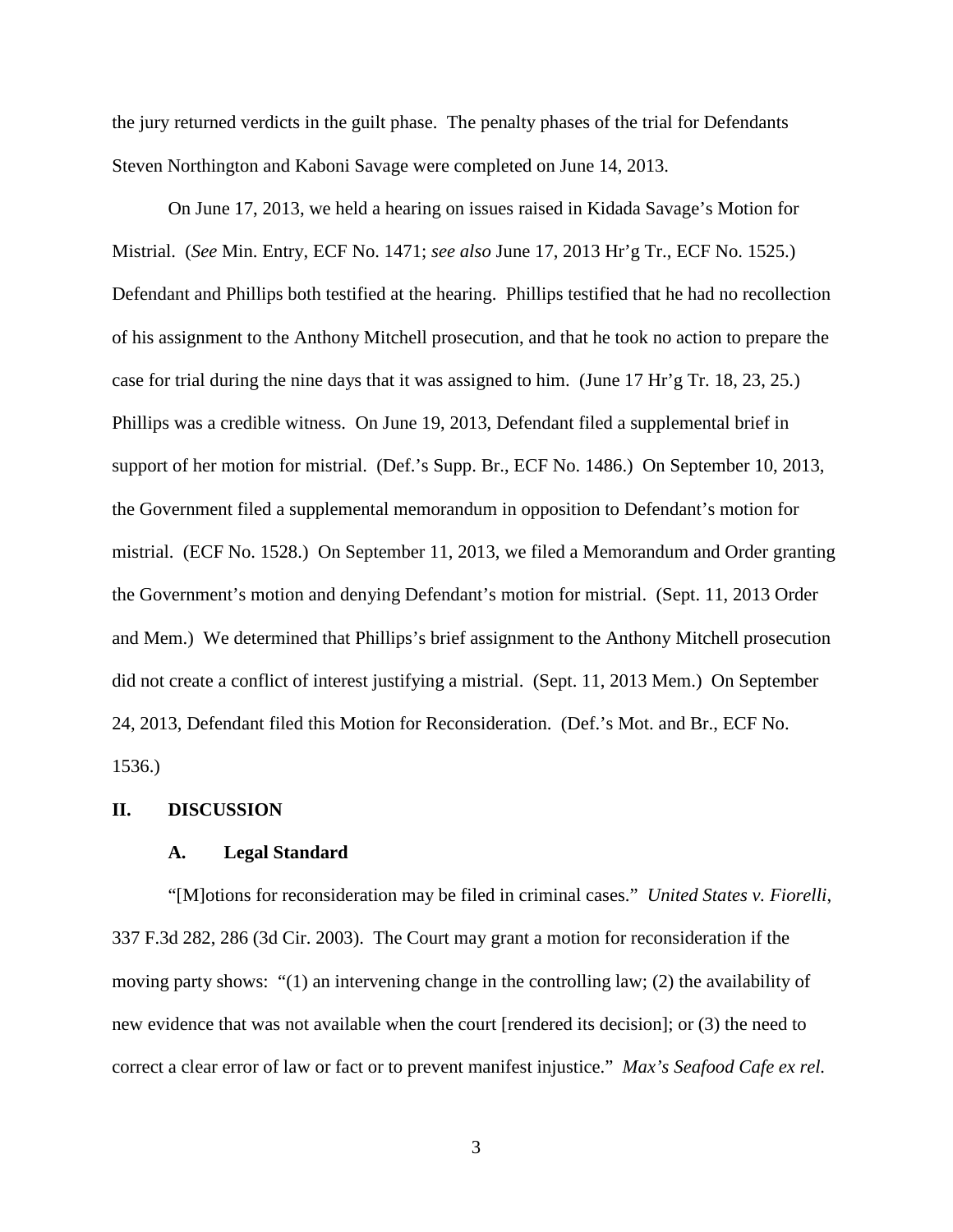*Lou-Ann, Inc. v. Quinteros*, 176 F.3d 669, 677 (3d Cir. 1999); *see United States v. Northington,*  No. 07-550-05, 2012 WL 3279197, at \*4 (E.D. Pa. Aug. 10, 2012), *United States v. Croce*, 355 F. Supp. 2d 774, 775 n.1 (E.D. Pa. 2005). Motions to reconsider will only be granted for "compelling reasons, such as a change in the law which reveals that an earlier ruling was erroneous, not for addressing arguments that a party should have raised earlier." *United States v. Dupree*, 617 F.3d 724, 732 (3d Cir. 2010) (citations omitted).

#### **B. Analysis**

Defendant claims that in granting the Government's motion and denying her motion for mistrial, the Court erred as a matter of law. Specifically, Defendant takes issue with the Court's reasoning surrounding the "new conflict" that arose when Phillips responded to Defendant's Motion for Mistrial. Defendant claims that this Court mistakenly concluded that Phillips's response did not create a conflict of interest in violation of Pennsylvania Rule of Professional Conduct 1.7(a). To support her claim, Defendant now argues that Phillips's self-interest materially limited his ability to represent Defendant. Defendant cites cases that were not previously mentioned to support this proposition. (Def.'s Br. 1.) Defendant also claims that the Court's reliance on Phillips's duty of candor to the tribunal to support its ruling was misguided. (*Id.* at 3.) Finally, Defendant claims that this Court's conclusion that the "new conflict" did not arise until after the trial is incorrect, suggesting instead that the conflict arose the moment Defendant filed her Motion for Mistrial in April 2013. (*Id.* at 4.) Defendant's arguments are unpersuasive.

In our September 11, 2013 Memorandum, we determined that Phillips's opposition to Defendant's Motion for Mistrial did not create a "new" concurrent conflict of interest in violation of Rule 1.7(a). Defendant argues on reconsideration that Phillips's opposition to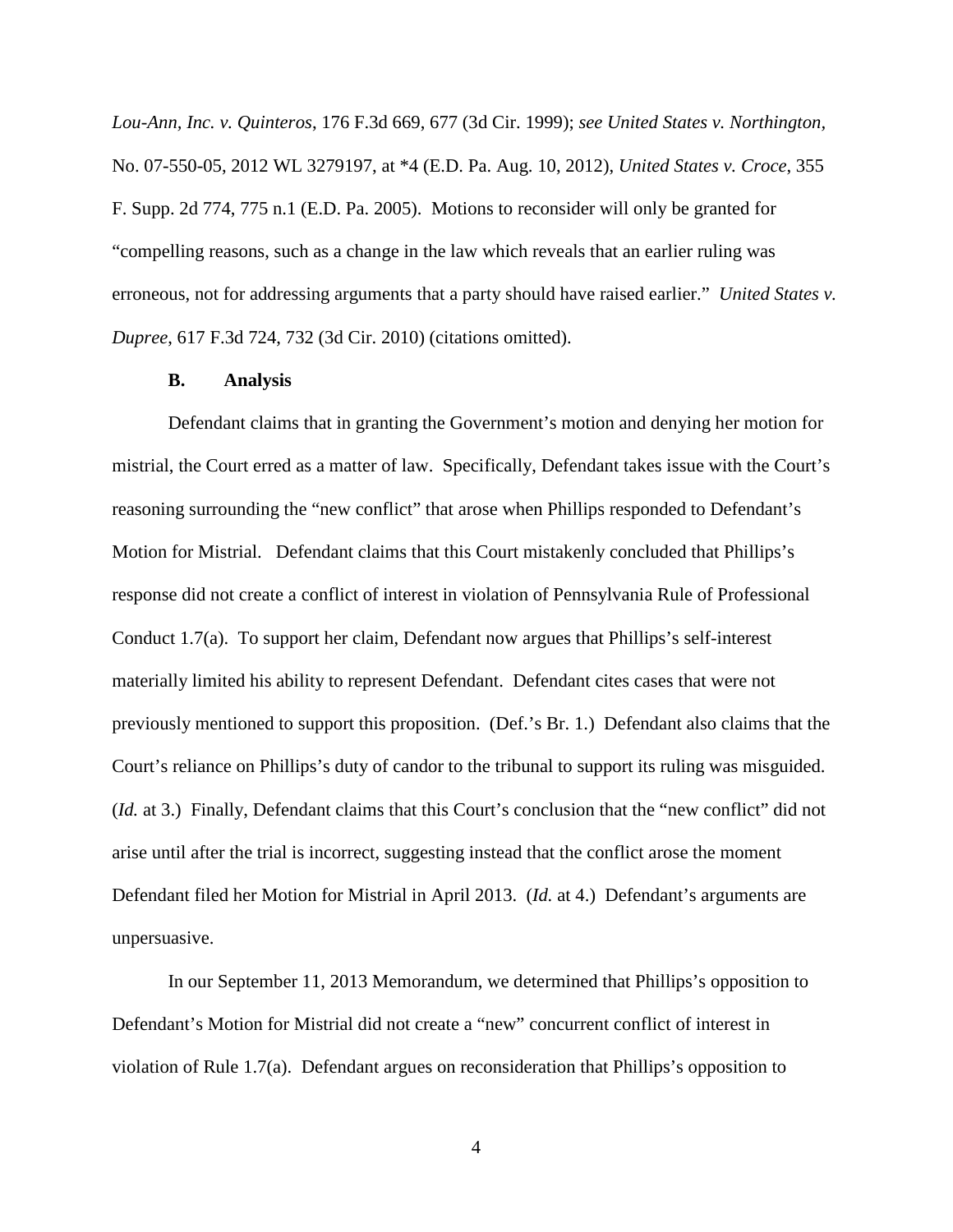Defendant's Motion caused a concurrent conflict because Phillips took a position adverse to the interest of his client to serve his own self-interest. Defendant specifically claims that Phillips had a personal interest in contradicting the assertions made by the U.S. Attorney's Office that Phillips had possibly failed to disclose a conflict of interest. Defendant categorizes Phillips's action in opposing Defendant's motion for mistrial as a "betrayal" and "disloyal" while urging the Court to find that Phillips's actions were a clear violation of the black letter law of Rule  $1.7(a)$ .

After review of the black letter law of Rule 1.7(a), we reject Defendant's arguments. Pennsylvania Rule of Professional Conduct 1.7(a) states that "[a] concurrent conflict of interest exists if: . . . there is a significant risk that the representation of one or more clients will be materially limited by the lawyer's responsibilities to another client, a former client or a third person or by a personal interest of the lawyer." Pa. R. Prof. Conduct 1.7(a)(2). In determining whether a conflict exists, "[t]he critical questions are the likelihood that a difference in interests will eventuate and, if it does, whether it will materially interfere with the lawyer's independent professional judgment in considering alternatives or foreclose courses of action that reasonably should be pursued on behalf of the client." *Id.* at cmt. 8. While Defendant has established that Phillips technically took a position "adverse" to her when he responded to her motion for mistrial, Defendant still has not established that an actual concurrent conflict existed. Defendant has failed to show how Phillips responding to Defendant's motion for mistrial—to allegedly further his self-interest—created a significant risk that her representation during the trial was materially limited. In addition, it must be noted that Defendant had two competent lawyers protecting her interest. Phillips's co-counsel, Teresa Whalen, was actively engaged in this trial from beginning to end along with Phillips. It has not been suggested that she had a conflict.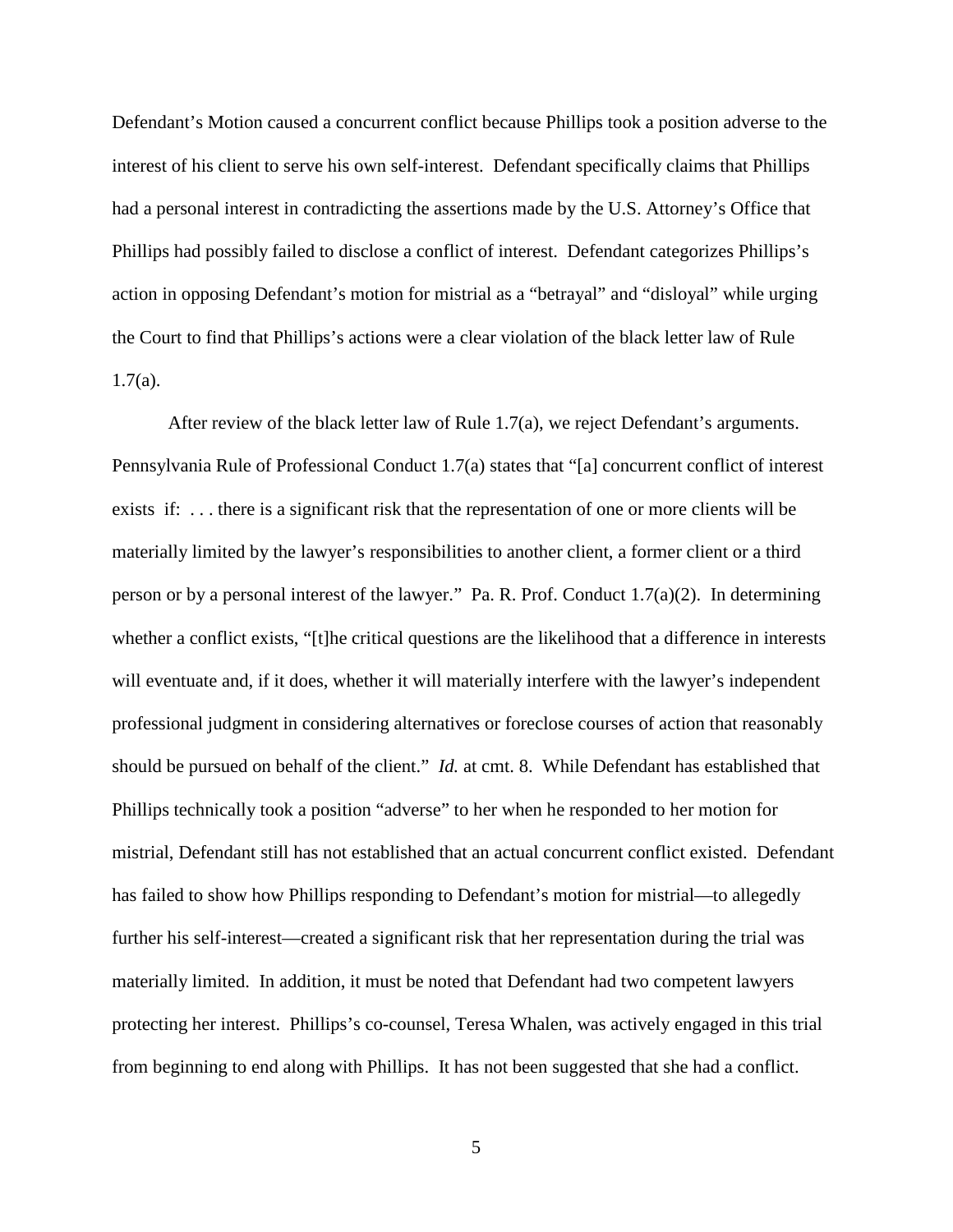Defendant claims that the "new conflict" under Rule 1.7(a) arose during trial when Defendant filed her motion for mistrial, and Phillips first formed the intent to oppose Defendant's motion. While we do not accept Defendant's assertion that a conflict arose at that time, we will analyze whether a conflict existed using Defendant's assumption to show that regardless of the timing, no "new" Rule  $1.7(a)$  conflict existed here.<sup>[3](#page-5-0)</sup> Phillips certainly could have developed a personal interest in protecting his ethical reputation while trial was still ongoing. However, this does not establish that a concurrent conflict existed. Finding a concurrent conflict requires not only that the lawyer have a personal interest, but also that the lawyer's personal interest significantly risks materially interfering with the lawyer's professional judgment in representing his client. No such showing has been made here. Defendant has not pointed to a single act or instance where Phillips's personal interest interfered with her representation. In fact, Defendant has not in any way explained how her representation would have differed had Phillips's personal interest in protecting his ethical reputation not been implicated during her trial. In this rather unique situation, Phillips's personal interest in protecting his professional reputation had nothing to do with his handling of Defendant's defense.

We fail to see how Phillips's interest in protecting his ethical reputation by wanting to rebut the allegation that he was laboring under a conflict of interest could have limited, let alone

<span id="page-5-0"></span><sup>&</sup>lt;sup>3</sup> In the September 11 Memorandum, we found that any "new conflict" resulting from Phillips's response to Defendant's motion for mistrial did not occur until after Defendant's trial, when Phillips's response was filed. In making this finding, we rejected Defendant's argument that the "new conflict" arose during trial when Phillips could have first formed the intent to oppose Defendant's motion for mistrial. We reject this argument because Phillips did not take a position that could be viewed as conflicting with Defendant's until he filed his response after trial. We will not adopt Defendant's reasoning, which would have us assume—without factual support—that Phillips intended to oppose Defendant's motion for mistrial long before he filed his response. There is nothing in the record to support Defendant's conclusion. In any event, it makes no difference.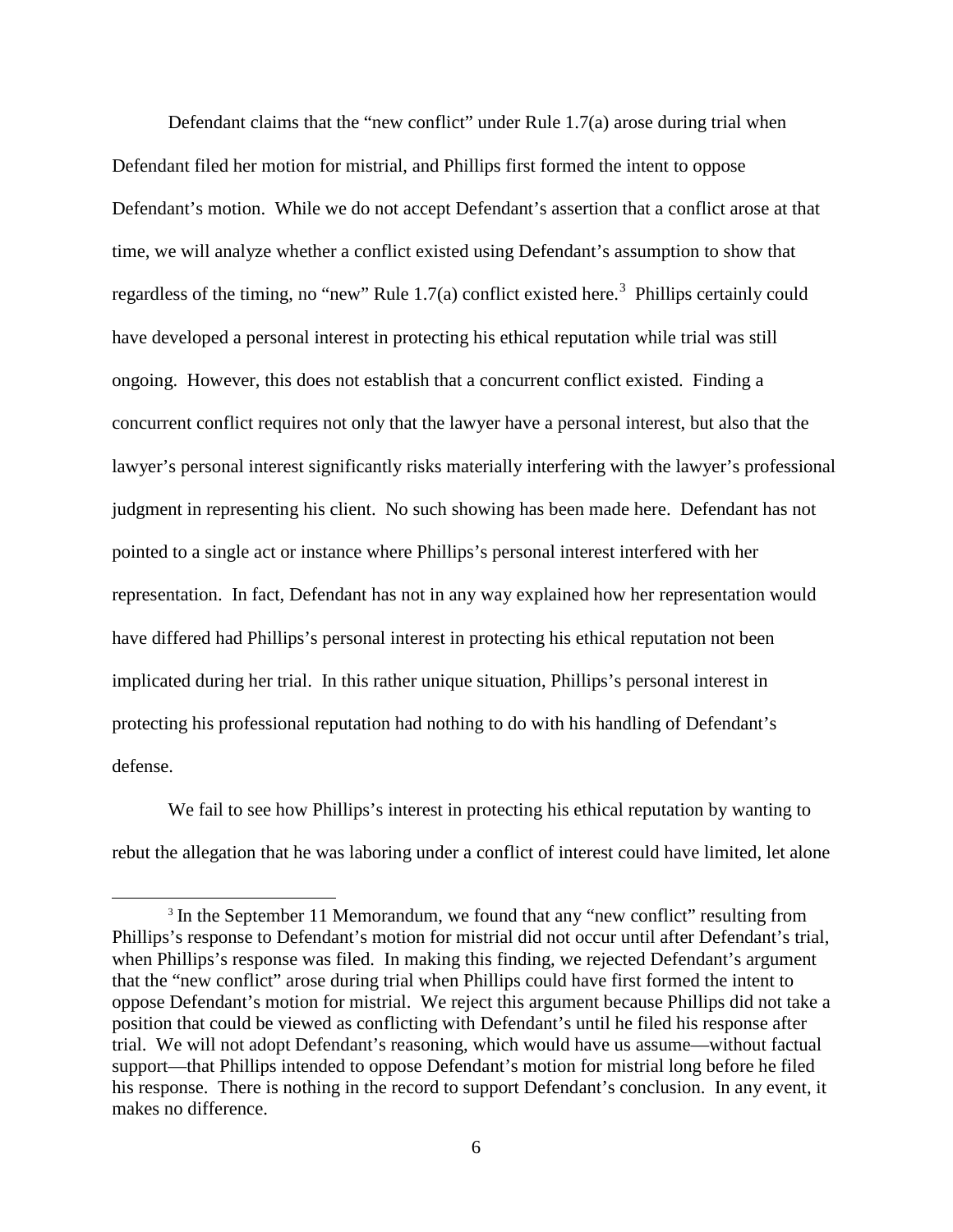materially limited, Defendant's representation during trial. Phillips's interest in protecting his ethical reputation did not conflict with his interest in providing an adequate defense to Defendant. As exhibited by Phillips's response, his personal interest caused him to do no more than provide facts to the Court about his involvement in the Lassiter case when he was an Assistant District Attorney so that the Court could determine whether Phillips had failed to disclose a conflict of interest. Phillips's response was entirely unrelated to Defendant's defense or to Defendant's guilt or innocence. We are compelled to conclude that Phillips's personal interest did not create any concurrent conflict of interest with Defendant. Phillips did not betray Defendant and he was not disloyal to Defendant when he simply gave the Court the true facts regarding his involvement in the state court prosecution.

The cases cited by Defendant to support her claim that a concurrent conflict existed are easily distinguished. In those cases, conflicts existed because counsel directly undermined their clients' defenses. *See State v. Jones*, 923 P.2d 560, 567 (Mont. 1996); *State v. Barlow*, 17 A.3d 843, 848 (N.J. Super. Ct. App. Div. 2011). For instance, in *Jones*, appointed counsel placed his own personal interest in not wanting to take the case to trial before the defendant's right to an attorney devoted to his interests. 923 P.2d at 567. Counsel then tried the case "acting on his own belief that [the defendant] should be convicted" and essentially helped the state obtain a conviction against his client, creating an "obvious conflict of interest[.]" *Id.* Similarly, in *Barlow*, counsel undermined the defendant's assertions of innocence with regards to his application to withdraw his guilty plea, essentially leaving the defendant without an advocate. 17 A.3d at 848-49. Phillips's actions here are in no way similar to counsels' actions in *Jones* and *Barlow*. Phillips's interest in protecting his ethical reputation cannot be said to have helped the Government obtain a conviction against Defendant or to have undermined in any way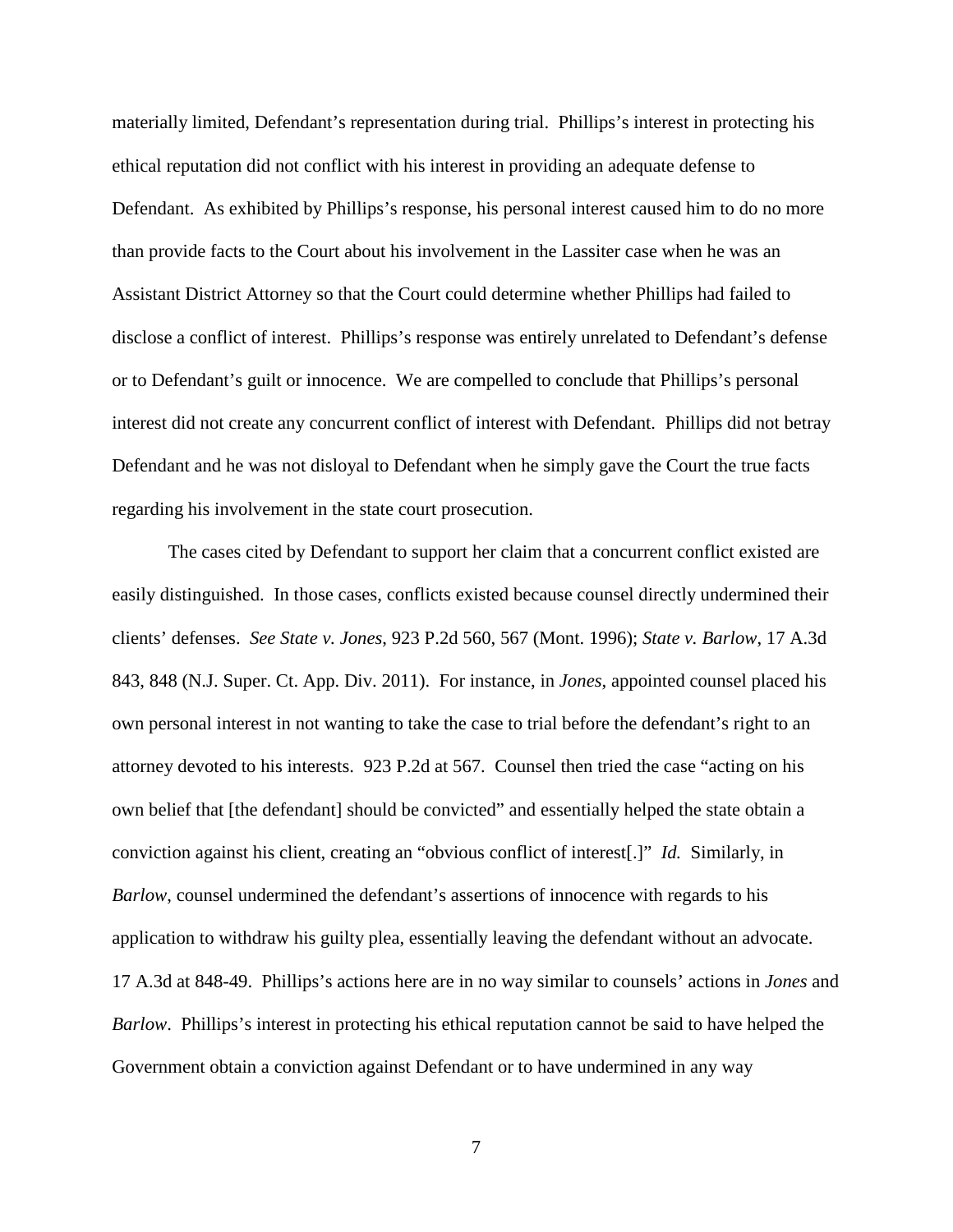Defendant's assertion of innocence. As noted above, Phillips personal interest was completely unrelated to Defendant's defense. Simply put, Phillips providing the Court with facts about his involvement or lack of involvement in the state court prosecution by filing a response and testifying at the June 17 hearing, after trial had concluded and Defendant had been convicted, did not create a conflict of interest. This remains true even if Phillips had intended to provide the Court with those facts while trial was still ongoing, and his intention in doing so was to protect his own self-interest. Since Defendant has failed to establish that a "new" conflict of interest existed, no manifest injustice resulted when we denied Defendant's motion for mistrial based on the absence of a "new" conflict.

Our conclusion that Phillips's actions did not violate the Pennsylvania Rules of Professional Conduct is further supported by Pennsylvania Rule of Professional Conduct 3.3. Rule 3.3 explains that lawyers, as officers of the Court, owe a duty of candor towards the tribunal. While Defendant is correct that the text of the Rule did not explicitly give Phillips permission to "oppose" his client's motion, the comments to Rule 3.3 could be read to require Phillips to stop Defendant from misleading the Court. Comment Two to Rule 3.3 states, "[t]his rule sets forth the special duties of lawyers as officers of the court to avoid conduct that undermines the integrity of the adjudicative process . . . the lawyer must not allow the tribunal to be misled by false statements of law or fact or evidence that the lawyer knows to be false." Pa. R. Prof. Conduct cmt. 2. Here, Phillips personally knew that the motion for mistrial filed by Fox inaccurately claimed that Phillips had received confidential information about the Lassiter case while serving as an Assistant District Attorney. Phillips considered it his responsibility as an officer of the court to ensure that the Court was not misled by these inaccuracies, especially considering that he was the best source for information about his involvement in a case. (*See*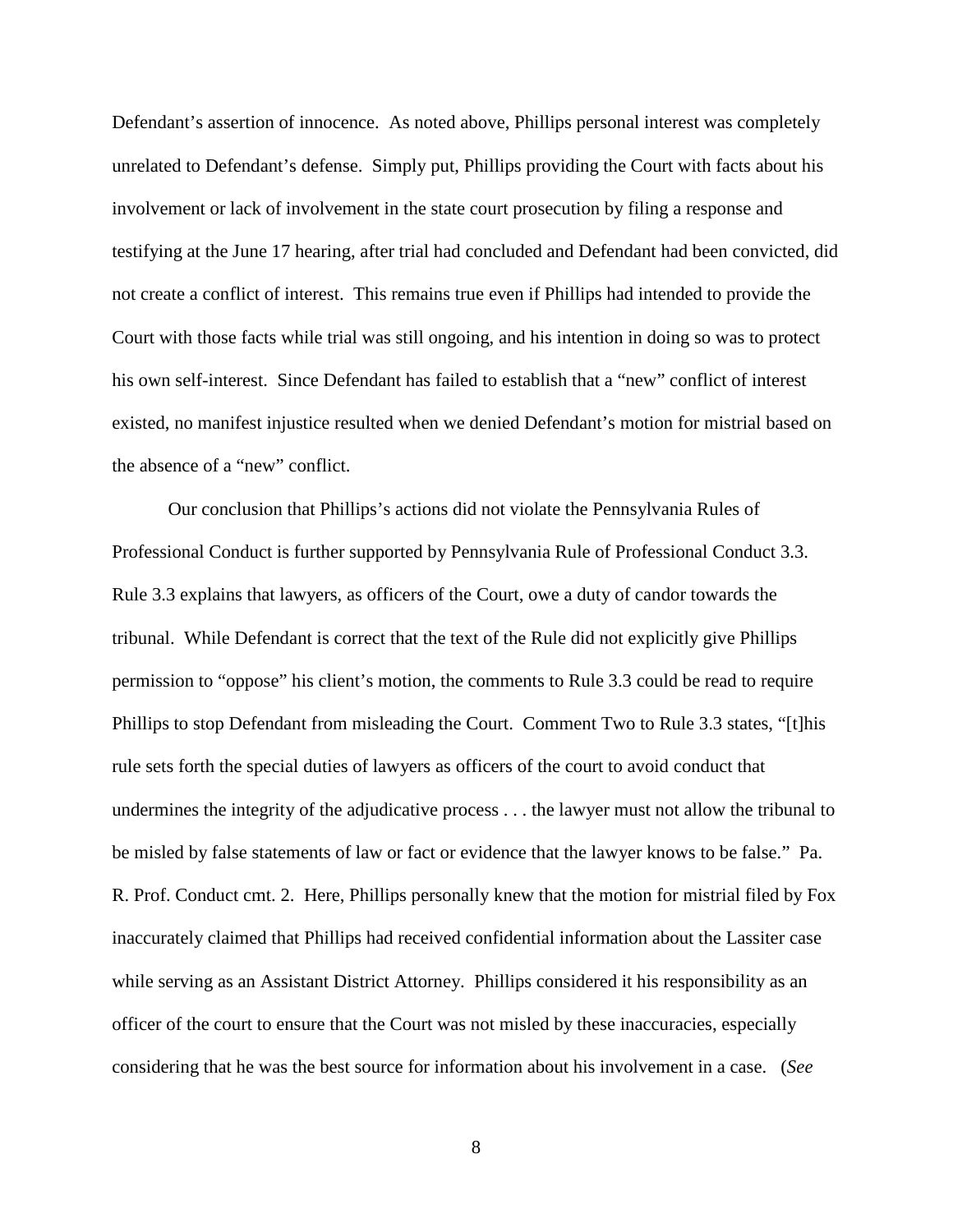June 17 Hr'g Tr. 38-39.) As a result, Phillips filed a response informing the Court that his role in the Anthony Mitchell prosecution was almost nonexistent, and that he did not receive any confidential information. Phillips also testified about his role in the case. Given the circumstances, Phillips's actions were consistent with Rule 3.3. He acted to ensure that the Court was not misled by false statements of fact. And his testimony had nothing to do with Kidada Savage's defense. We disagree with Defendant that the appropriate action for Phillips in this case was for him to sit by and allow the Court to make a misinformed decision based on inaccurate facts. Such inaction would have violated the purpose and spirit of Rule 3.3 and would have allowed a true miscarriage of justice to occur.

## **III. CONCLUSION**

For the foregoing reasons, Defendant's Motion for Reconsideration of Order Denying Motion for Mistrial will be denied.

An appropriate Order follows.

### **BY THE COURT:**

 $CS/H$ 

*\_\_\_\_\_\_\_\_\_\_\_\_\_\_\_\_\_\_\_\_*

**R. BARCLAY SURRICK, J.**